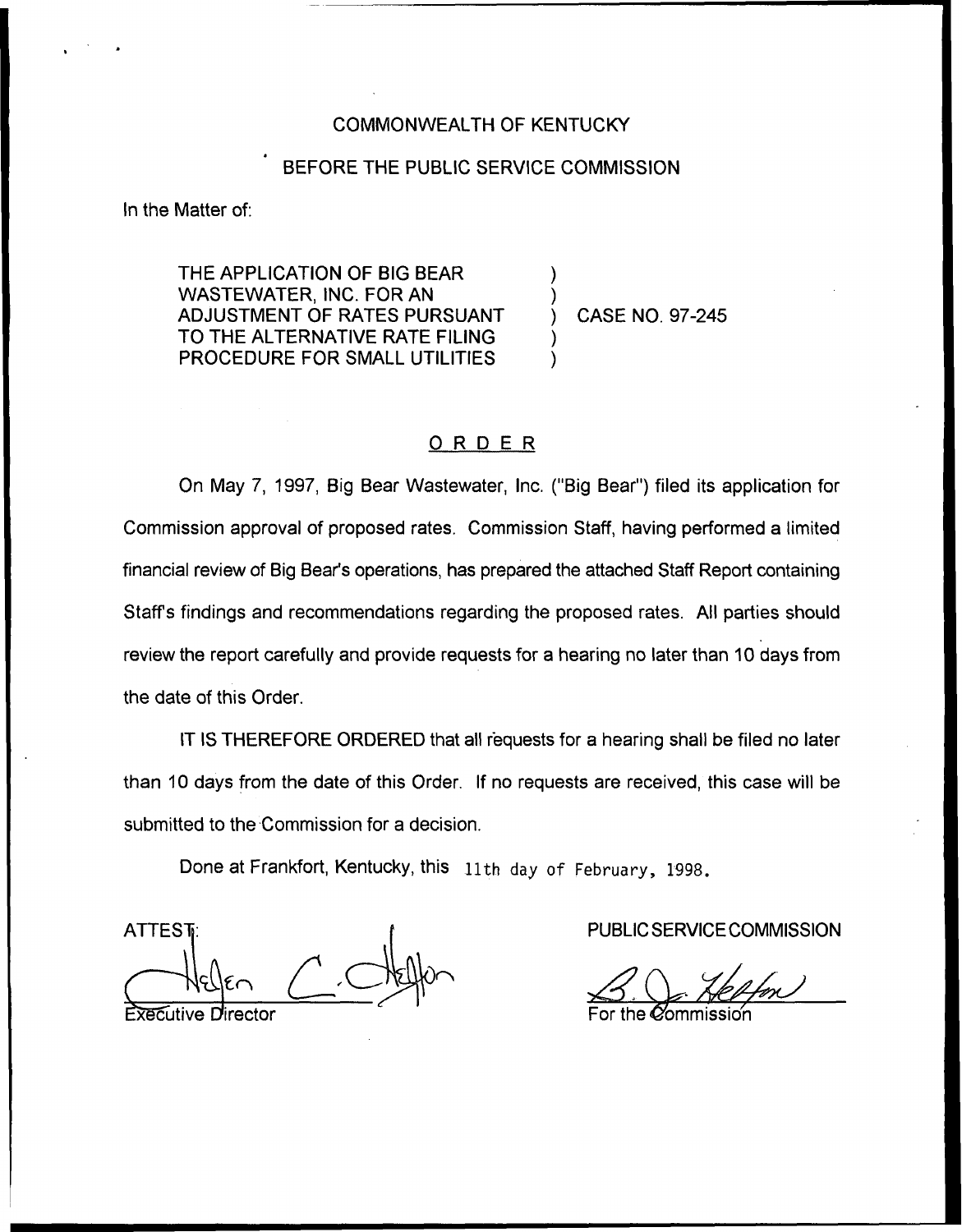# COMMONWEALTH OF KENTUCKY BEFORE THE PUBLIC SERVICE COMMISSION

In the Matter of:

THE APPLICATION OF BIG BEAR WASTEWATER, INC. FOR AN ADJUSTMENT OF RATES PURSUANT TO THE ALTERNATIVE RATE FILING PROCEDURE FOR SMALL UTILITIES

CASE NO. 97-245

# STAFF REPORT

Prepared by: Mark C. Frost Public Utility Financial Analyst, Chief Water and Sewer Revenue Requirements Branch Financial Analysis Division

Prepared by: Carryn J. Lee Rates and Tariffs Manager Communications, Water and Sewer Rate Design Branch Financial Analysis Division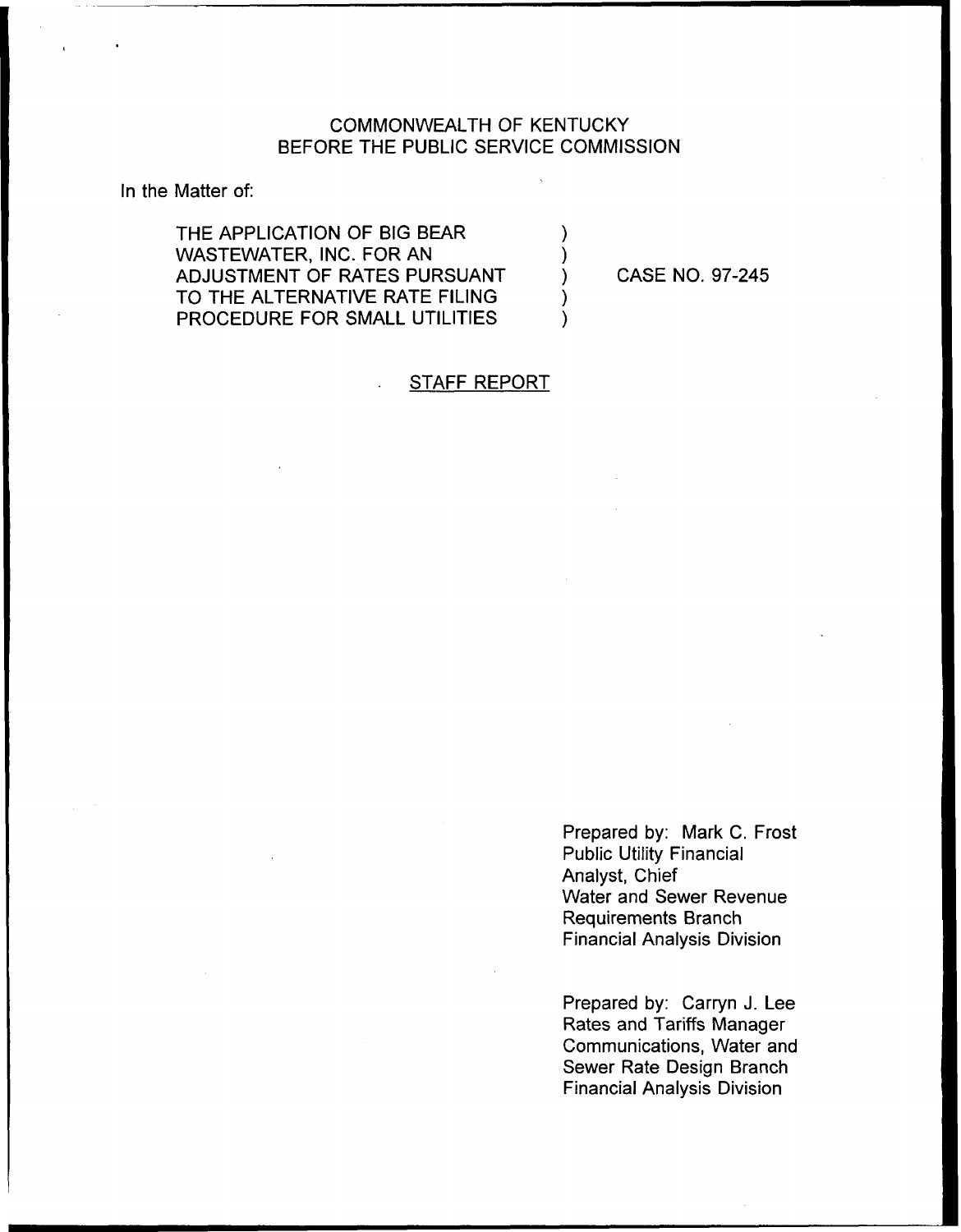## STAFF REPORT

#### ON

## BIG BEAR WASTEWATER. INC

# CASE NO. 97-245

## A. Preface

On May 7, 1997, Big Bear Wastewater, Inc. ("Big Bear") submitted an applicatio seeking to increase its rates pursuant to 807 KAR 5:076, the Alternative Rate Adjustment Procedure for Small Utilities. Big Bear requested and received Commission Staff ("Staff") assistance in preparing its application. The rates proposed by Big Bear would produce additional annual sewer revenues of \$10,769, an increase of 68.1 percent over Staff's normalized test-period sewer revenues of \$15,820.

In accordance with 807 KAR 5:076, Section 1, the test-period is the immediate past year from the date the application was filed, the calendar year 1996. In order to evaluate the requested sewer rate increase, Staff reviewed Big Bear's actual and pro forma operations contained in the application. The Commission issued an Information Order on October 30, 1997, which Big Bear responded to on November 12, 1997.

Mark Frost of the Commission's Division of Financial Analysis is responsible for the preparation of this Staff Report except for the determination of Normalized Operating Revenue, Rate Design, and Appendix A, which were prepared by Carryn Lee of the same division. Based on the findings contained in this report, Staff recommends that Big Bear be granted an increase in sewer revenues of \$5,939.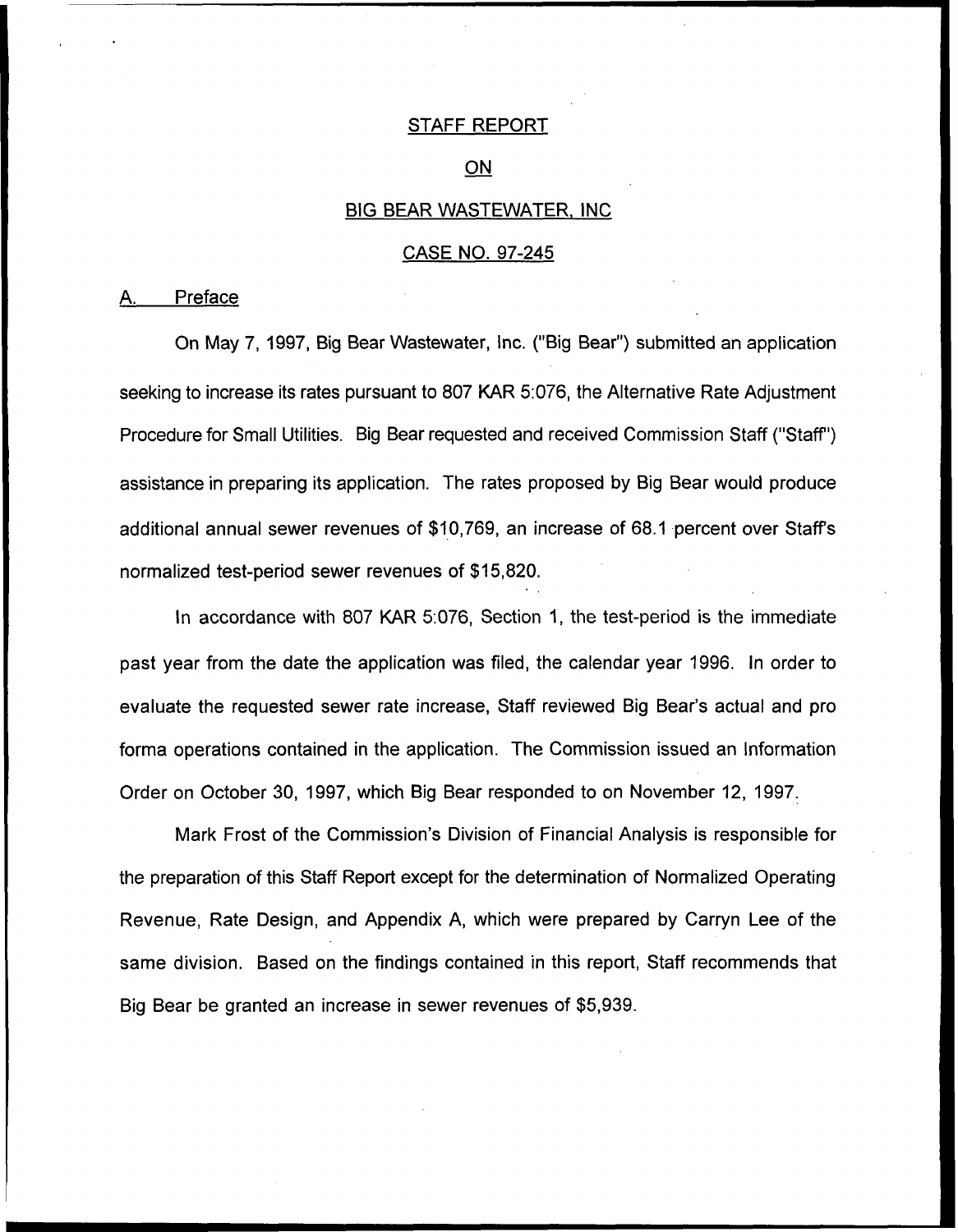Staff Report PSC Case No. 97-245 Page 2 of 10.

## **Scope**

The scope of the review was limited to obtaining information to determine whether the 1996 operating revenues and expenses were representative of normal operations. Insignificant or immaterial discrepancies were not pursued and are not addressed herein.

#### B. Analvsis of Ooeratina Revenues and Expenses

#### Normalized Operating Revenue

Big Bear reported test year revenues from sewer collections in the amount of \$11,180. Big Bear currently serves 34 units at a monthly rate of \$21.90 and one unit at a monthly rate of \$26,20. Staff has adjusted test year revenue to reflect the current number of units served at the current tariffed rate. Based on these adjustments the test year revenue amount used in this report is \$15,819.

#### **Loan**

During the test-period, Big Bear received a \$200 loan from Janet Caldemeyer, which it reported as an operating revenue. The payment of the loan principal and interest was recorded in test-period operating expenses. To eliminate the non-recurring loan from its test-period operations, Big Bear proposed to reduce operating revenues and expenses by \$200 and \$236, respectively.

For rate-making purposes, non-recurring items are removed from test-period operations in order to obtain a utility's normal operations. Accordingly, Staff recommends the proposed adjustments be accepted.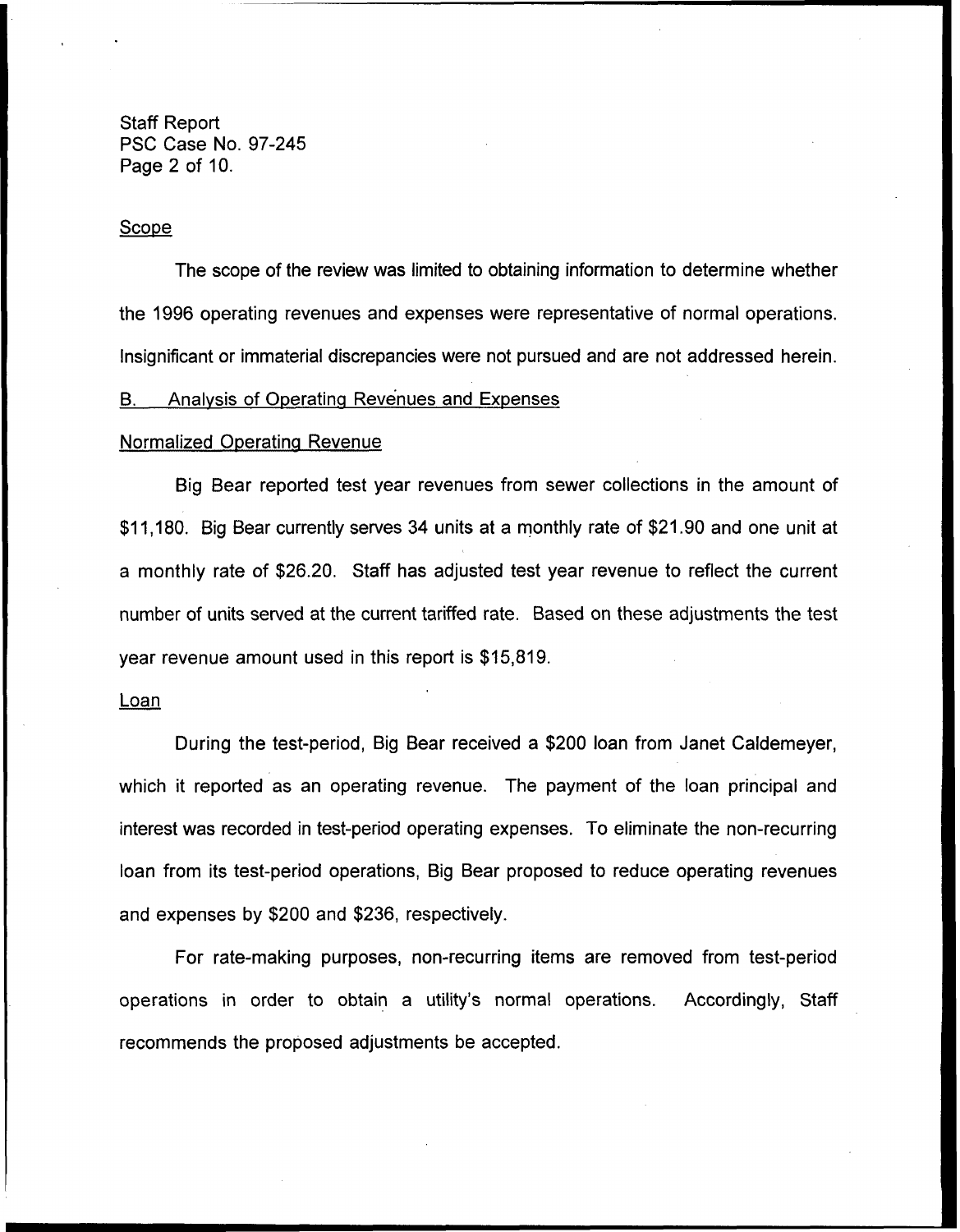Staff Report PSC Case No. 97-245 Page 3 of 10.

## **Operating Expenses**

In its application, Big Bear reported actual and pro forma test-period operating expenses of \$10,209 and \$33,781, respectively. The following are Staff's recommended adjustments to Big Bear's actual test-period operations and discussions of the proposed pro forma adjustments:

Owner/Manager Fee: Big Bear did not incur an owner/manager fee during the test period; however it did propose to include a \$3,600 fee in its pro forma operations. The proposed owner/manager fee is to compensate Rick Micr as Big Bear's owner/manager. The management duties performed by Mr. Micr are comparable to the general oversight responsibilities of a water district commissioner. According to KRS 74.020 (6), a water district commissioner may receive an annual salary of not more than \$3,600. Given the similarities between the two positions, Staff is of the opinion that an owner/manager fee of \$3,600 is reasonable and recommends that Big Bear's proposed adjustment be accepted.

Salarv: Big Bear proposed a pro forma level of salary expense of \$8,790, an increase of \$6,690 above its test-period amount of \$2,100. The following are Big Bear's 5 part-time employees: Robert Eastham, Supervisor of Operations; Dick Eastham, Assistant Supervisor of Operations; Jerry Ontiveros, Grounds Maintenance; Rhonda Brandon, Office Employee; and Janet Caldemeyer, Bookkeeper. Big Bear's employees are full-time employees of affiliated companies. Big Bear's proposed 318.6 percent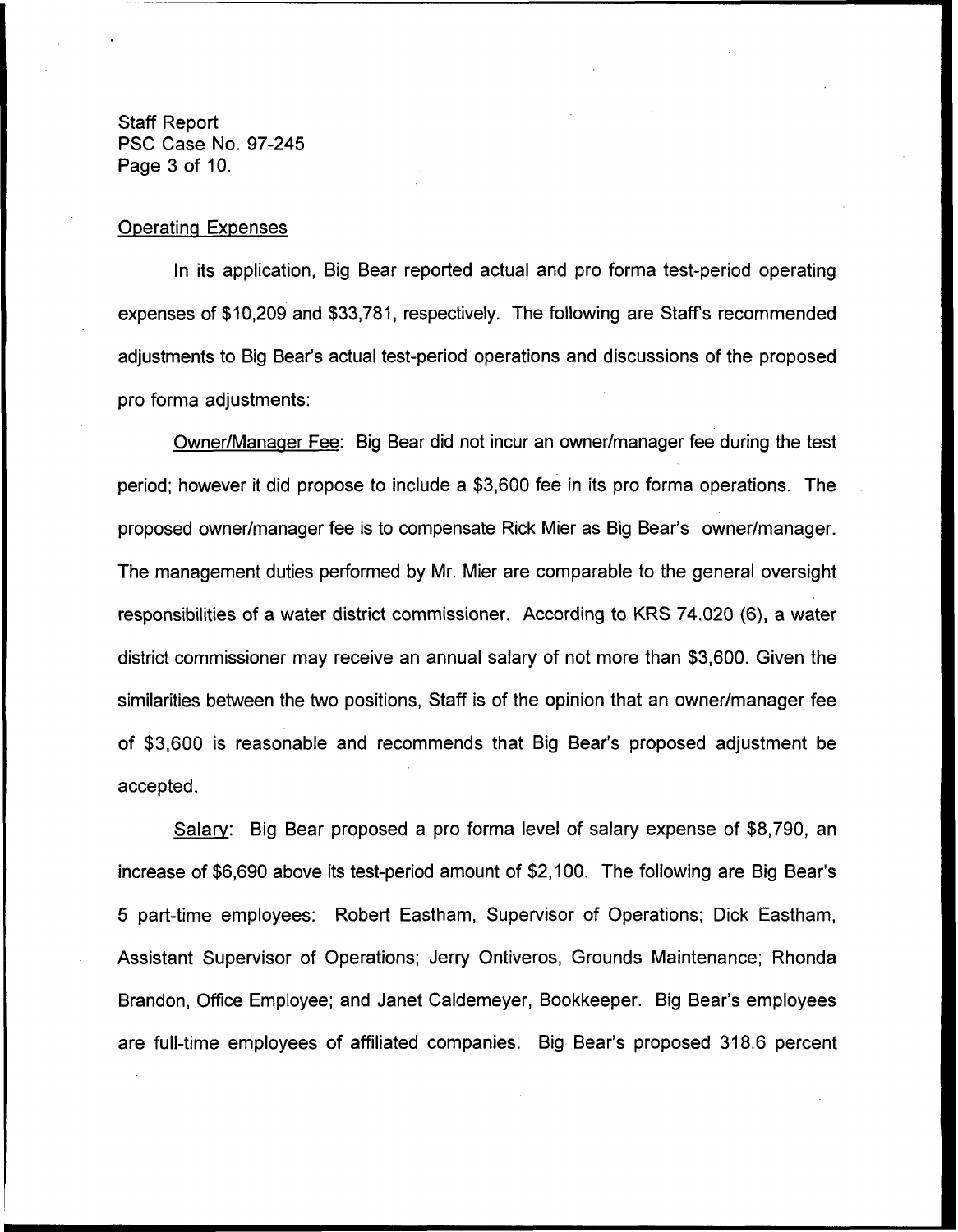Staff Report PSC Case No. 97-245 Page 4 of 10.

increase in salary expense is attributed to estimates of the amount of time each employee currently spends performing services for Big Bear.

In 1996 Big Bear paid Robert Eastham a salary of \$125 per month or \$1,500 annually, which Big Bear has proposed to increase by 124.7 percent or \$1,870. According to Big Bear, Robert Eastham spends approximately 23.25 hours per month performing the following tasks: 5 hours delivering tests to McCoy 8 McCoy; 10.25 hours on Public Service Commission and EPA materials and paperwork; 5 hours on the computer; and 3 hours at the treatment plant. However, the time sheets provided by Big Bear showed that between May 1997 and October 1997, Robert Eastham only spent 3 hours at the treatment plant for an average of 0.5 hours per month.

Big Bear was advised that the Commission uses the rate-making criteria of "known and measurable" to evaluate pro forma adjustments. An adjustment based on documented cost increase would constitute a known and measurable adjustment. In this instance, Big Bear failed to document its estimate of the time Robert Eastham spends performing duties for Big Bear. Using the time sheets provided by Big Bear and the current hourly rate of \$15.68, Staff determined that Robert Eastham's annual salary would be \$94, which is \$1,406 less than the amount Big Bear reported in 1996. Accordingly, Staff recommends that salary expense be decreased by \$1,406.

Big Bear proposed to increase test-period salary expense by \$2,676 to reflect paying for the services of Dick Eastham. Upon its review of the May 1997 through October 1997 time sheets, Staff determined that Dick Eastham worked approximately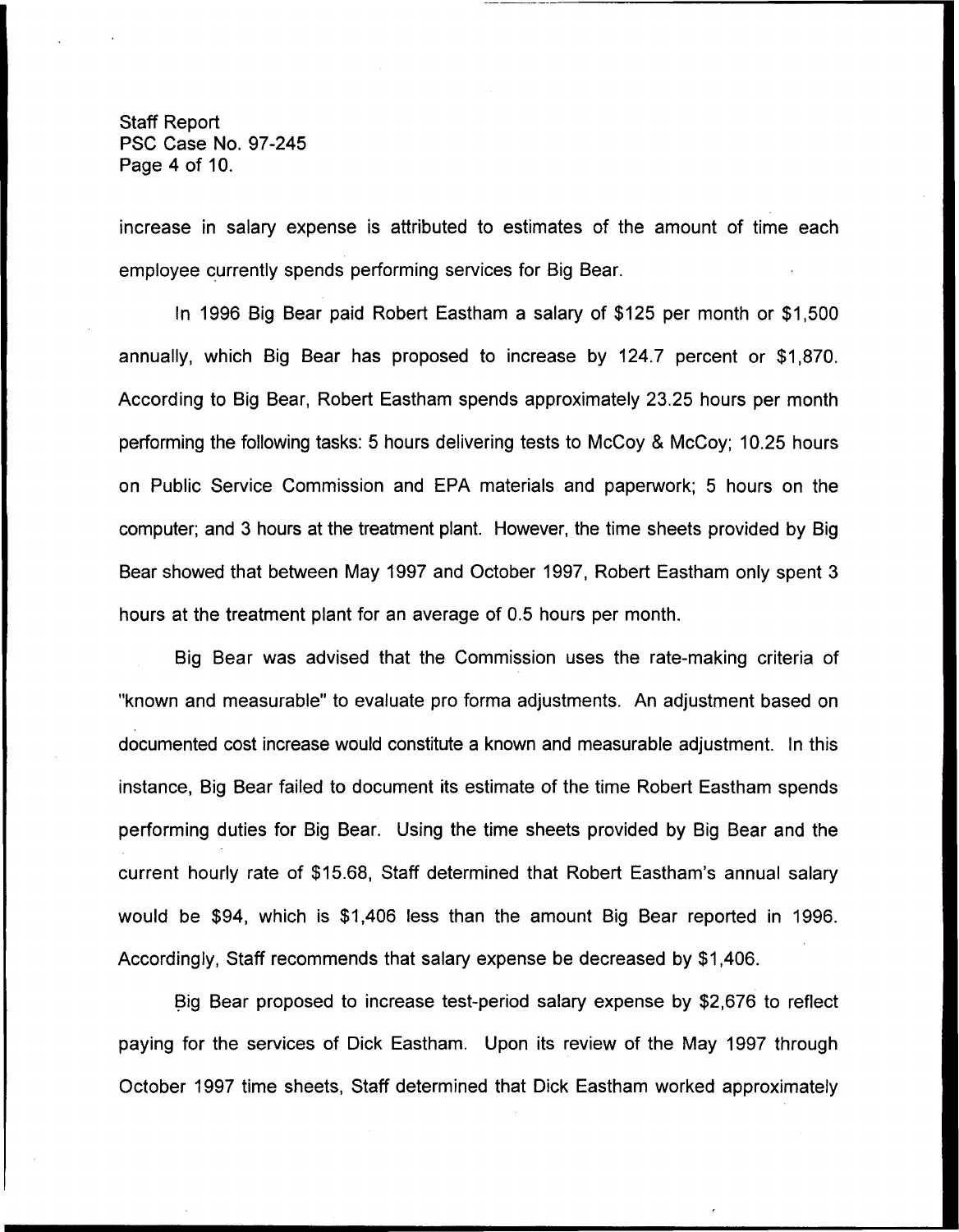Staff Report PSC Case No. 97-245 Page 5 of 10.

147 hours, which translates into 294 hours on an annual basis. Using the 294 annual hours and Dick Eastham's hourly rate of \$12.02, Staff determined that Dick Eastham's salary would be \$3,534, \$678 above the level Big Bear proposed.

Because the number of hours Dick Eastham worked at the treatment plant is documented, an adjustment to reflect his salary in pro forma operating expenses would meet the rate-making criteria of known and measurable. Accordingly, Staff recommends Big Bear's test-period salary expense be increased by \$3,534.

In 1996 Big Bear paid Rhonda Brandon a flat monthly salary of \$50 or \$600 annually, which Big Bear proposed to increase by 192.3 percent or \$1,154. To justify its proposed increase Big Bear estimates that Rhonda Brandon works approximately 2 hours per week on its paperwork. However, as with Robert Eastham's proposed salary, Big Bear did not provide documentation to support its proposed increase, and therefore Staff recommends Big Bear's proposed adjustment to Rhonda Brandon's salary be denied.

Big Bear proposed to increase test-period salary expense by \$390 to reflect paying Jerry Ontiveros an annual salary of \$390 for grounds maintenance. However, Big Bear failed to document that Jerry Ontiveros spends 5 hours per month performing grounds maintenance for Big Bear. For this reason Staff recommends that Big Bear's proposed adjustment be denied.

Big Bear proposed to increase test-period salary expense by \$1,200 to reflect paying Janet Caldemeyer a flat monthly salary of \$100 to provide bookkeeping services.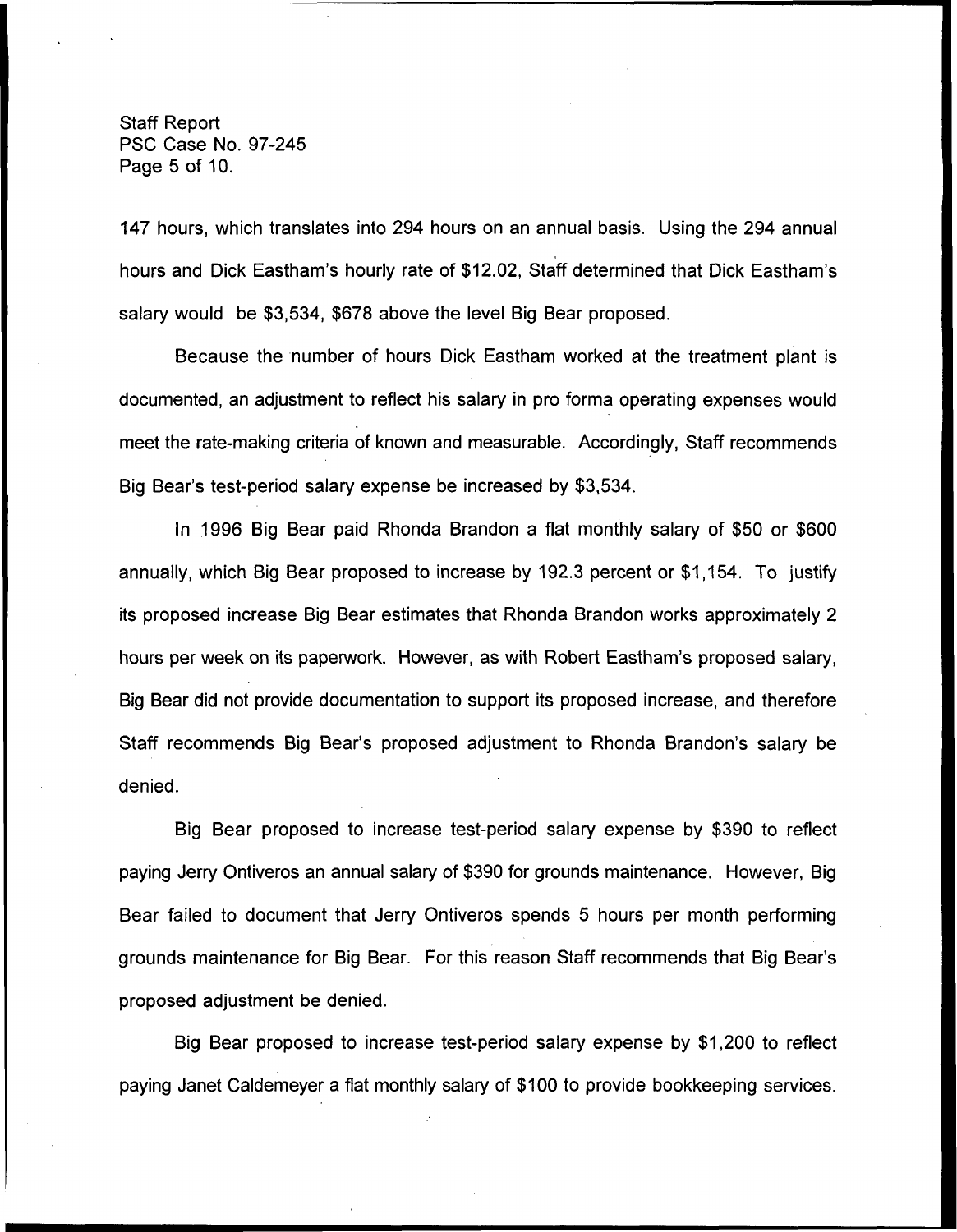Staff Report PSC Case No. 97-245 Page 6 of 10.

Based upon past experience, Staff is of the opinion that a monthly bookkeeping fee of \$100 is within a reasonable range for a utility of Big Bear's size and, therefore it recommends that Big Bear's adjustment be accepted.

Based on the aforementioned recommended adjustments, salary expense has been increased by \$3,328.

FICA: Big Bear proposed a pro forma level of FICA expense of \$1,223, an increase of \$1,062 above its test period level of \$161. This adjustment reflects the current FICA rate of 7.65 percent and Big Bear's proposed pro forma payroll of \$15,990. Using its pro forma owner/manager fee and salary expense of \$9,028 and the current FICA rate, Staff has determined that the pro forma FICA expense would be \$691, an increase of \$567 above the test-period amount. Therefore, Staff recommends that FICA tax expense be increased by \$567.

KPDES Analvsis: Big Bear proposed to increase its KPDES analysis expense of \$469 to \$704, an increase of \$235. The amount Big Bear reported for the test period reflected paying McCoy 8 McCoy a testing fee of \$58.65 for 8 months. This proposed adjustment reflects paying the testing fee for 12 months.

Big Bear provided a 1997 invoice from McCoy 8 McCoy showing that the testing fee increased from \$58.65 to \$62.25 per test. The increased testing fee results in an annual expense of  $$747<sup>1</sup>$  \$278 above Big Bear's test period level. Because an

<sup>\$</sup>62.25 (Testing Fee) x 12 (Months) = \$747.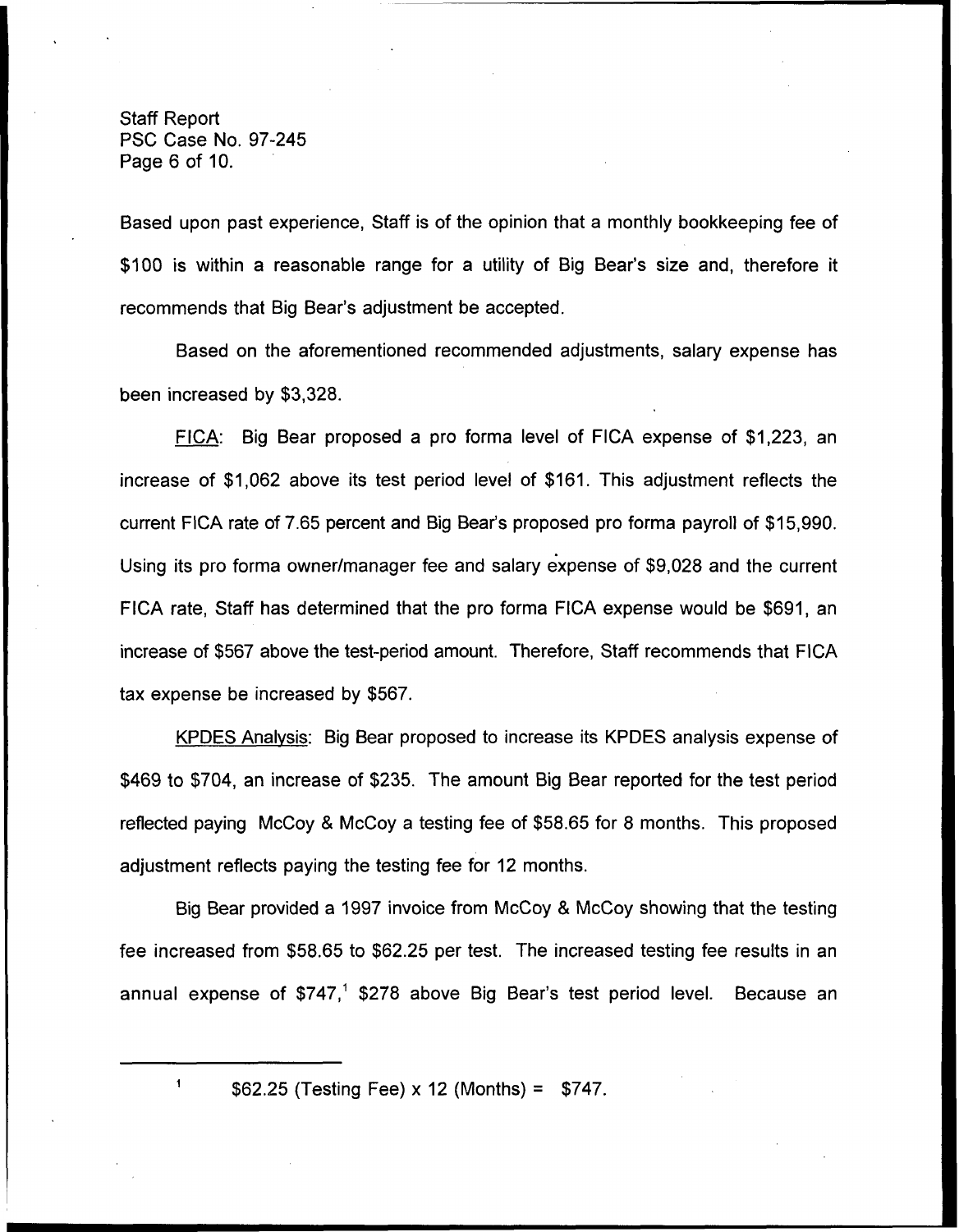Staff Report PSC Case No. 97-245 Page 7 of 10.

adjustment to reflect the current KPDES testing fee would meet the rate-making criteria of known and measurable, Staff recommends the KPDES analysis expense be increased by \$278.

Propertv Insurance: Big Bear did not incur a property insurance expense during the test period; however it did propose to include a premium of \$576 in its pro forma operations. To document its proposed adjustment, Big Bear provided a letter from its insurance agent, which means the proposed adjustment meets the rate-making criteria of known and measurable. For this reason, Staff recommends Big Bear's adjustment be accepted.

Leaal Fees: Big Bear proposed to reduce legal fee expense by \$500 to eliminate non-recurring fees from its test-period operating expenses. Because, Big Bear's adjustment to remove non-recurring items from test-period operations is correct for ratemaking purposes, Staff recommends the proposed adjustment be accepted.

Utilities: During the test-period, Big Bear Resorts, an affiliated company, paid Big Bear's telephone, garbage, and water services. Big Bear estimated that the minimum bill for each service would result in an annual expense of \$716, which is the basis for this proposed adjustment.

Big Bear did not provide documentation to support its proposed adjustment, and therefore it fails to meet the known and measurable test. However, upon review of BellSouth's tariff, Staff determined that the telephone fee for basic business service for the Benton exchange is \$28.10 per month, or \$337 annually. Staff recommends that Big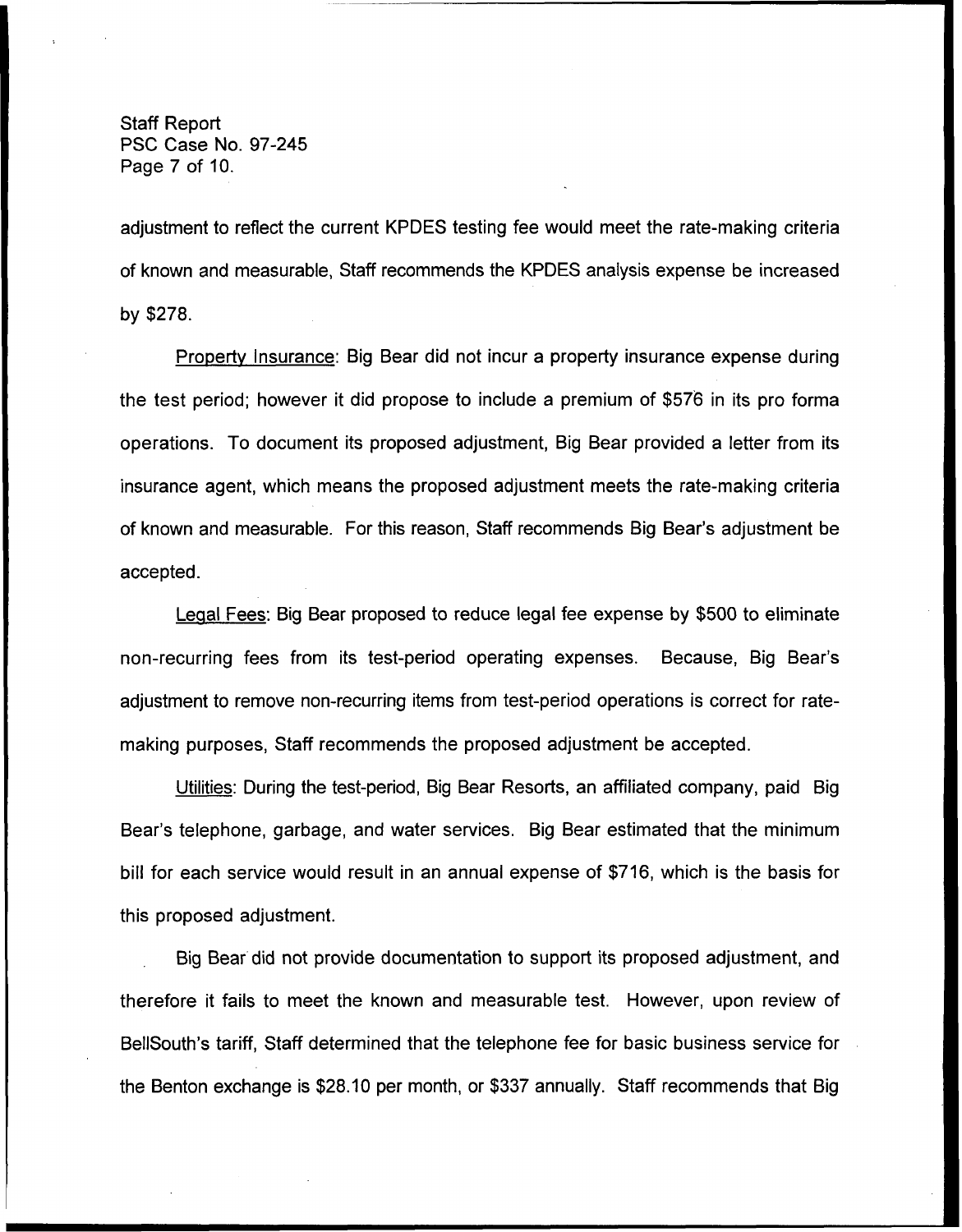Staff Report PSC Case No. 97-245 Page 8 of 10.

Bear's proposed adjustment be denied and pro forma operating expenses be increased by \$337 to reflect BellSouth's basic business fee.

Rent: Big Bear proposed to increase its pro forma expenses by \$414 to reflect paying a truck and equipment rental fee to Big Bear Resorts. The proposed fees are based on Big Bear's estimated usage of the equipment.

Since this is a less-then-arms length transaction, it is important that all estimates and fees be documented. Big Bear failed to provide adequate documentation, and therefore the proposed adjustment does not constitute a known and measurable adjustment. Accordingly, Staff recommends that Big Bear's adjustment be denied,

#### Operations Summarv

Based on Staffs recommendations contained in this report, Big Bear's pro forma operating statement would appear as set forth in Exhibit B to this report.

#### C. Revenue Requirement Determination

An approach frequently used by this Commission to determine revenue requirements for small privately owned utilities is the operating ratio. This approach is used primarily when there is no basis for a rate-of-return determination or the cost of the utility has fully or largely been recovered through the receipt of CIAC. Staff recommends the use of this approach in determining Big Bear's revenue requirement.

Staff is of the opinion that Big Bear's requested operating ratio of 88 percent will provide a sufficient level of revenue to meet all of Big Bear's future expense obligations and to provide for a reasonable equity growth. An operating ratio of 88 percent and an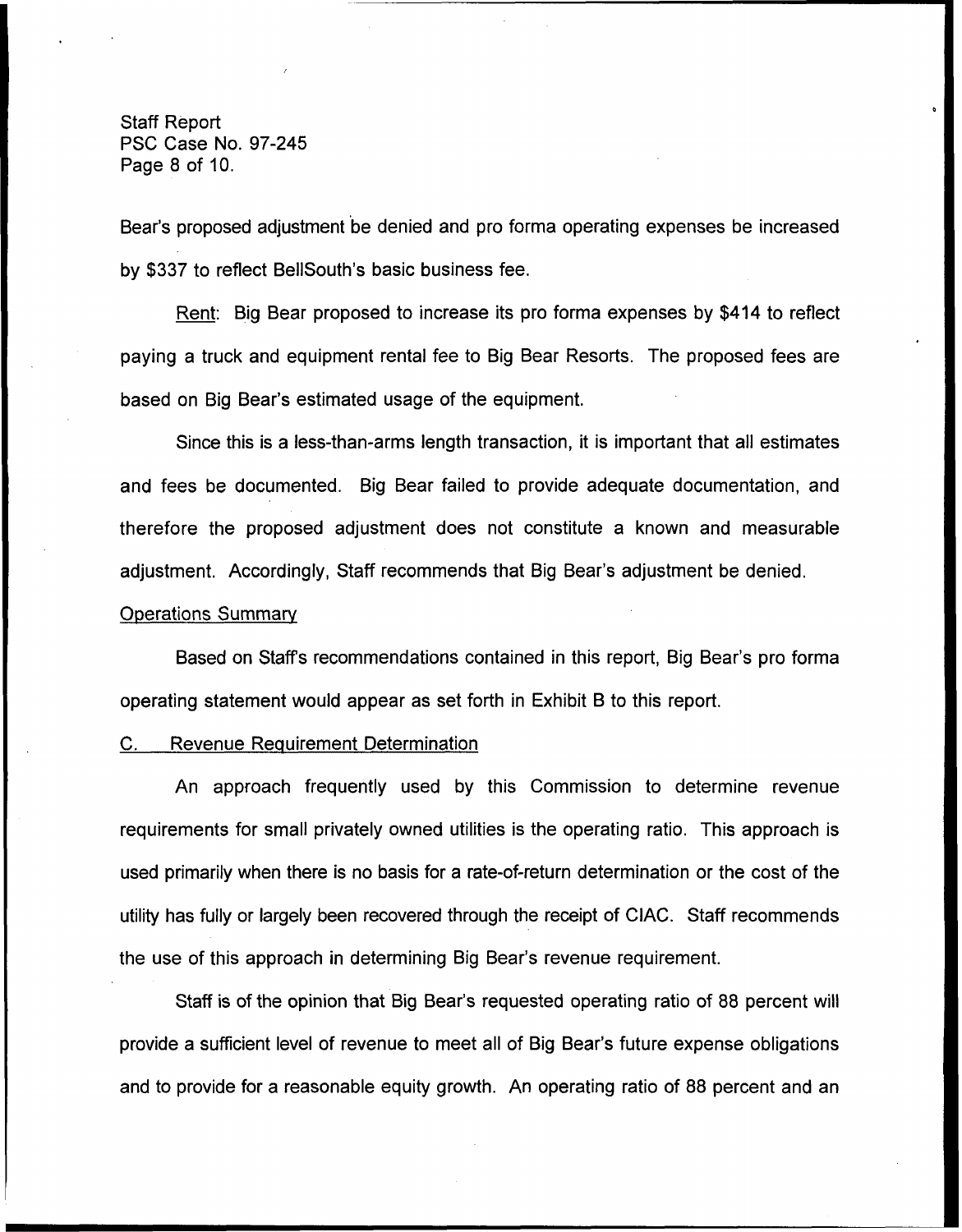Staff Report PSC Case No. 97-245 Page 9 of 10.

allowance for the appropriate state and federal income taxes combined with Staffs proposed pro forma operations will result in a revenue requirement of  $$21,211$ , an increase in sewer revenues of \$5,392.<sup>3</sup>

#### D. **Rate Design**

Big Bear's current tariff provides for a monthly rate of \$21.90 and \$26.20 based on the number of fixture units. In reviewing the current rate design no information was provided to show that sewer usage for the customers of this particular utility was related to the number of fixtures. Based on a review of the expenses, Staff recommends that each unit be assessed a monthly rate of \$29.50, which will produce the revenue requirement recommended herein.

| $\overline{2}$ | <b>Staff's Pro Forma Operating Expenses</b> | 18,174      |
|----------------|---------------------------------------------|-------------|
|                | Divided by: Recommended Operating Ratio     | 88%         |
|                | <b>Total Revenue Requirement</b>            | 20,652<br>S |
|                | Less: Staff Pro Forma Operating Exp.        | 18,174      |
|                | Net Operating Income After Taxes            | 2,478<br>\$ |
|                | Multiplied by: Tax Gross-Up Factor          | x 1.2255    |
|                | Net Operating Income Before Taxes           | 3,037<br>\$ |
|                | Less: Staff's Pro Forma Operating Exp.      | $+ 18,174$  |
|                | <b>Revenue Requirement from Rates</b>       | \$21,211    |
| 3              | <b>Revenue Requirement from Rates</b>       | \$21,211    |
|                | Less: Normalized Operating Revenue          | 15,819      |
|                | <b>Revenue Increase</b>                     | 5,392       |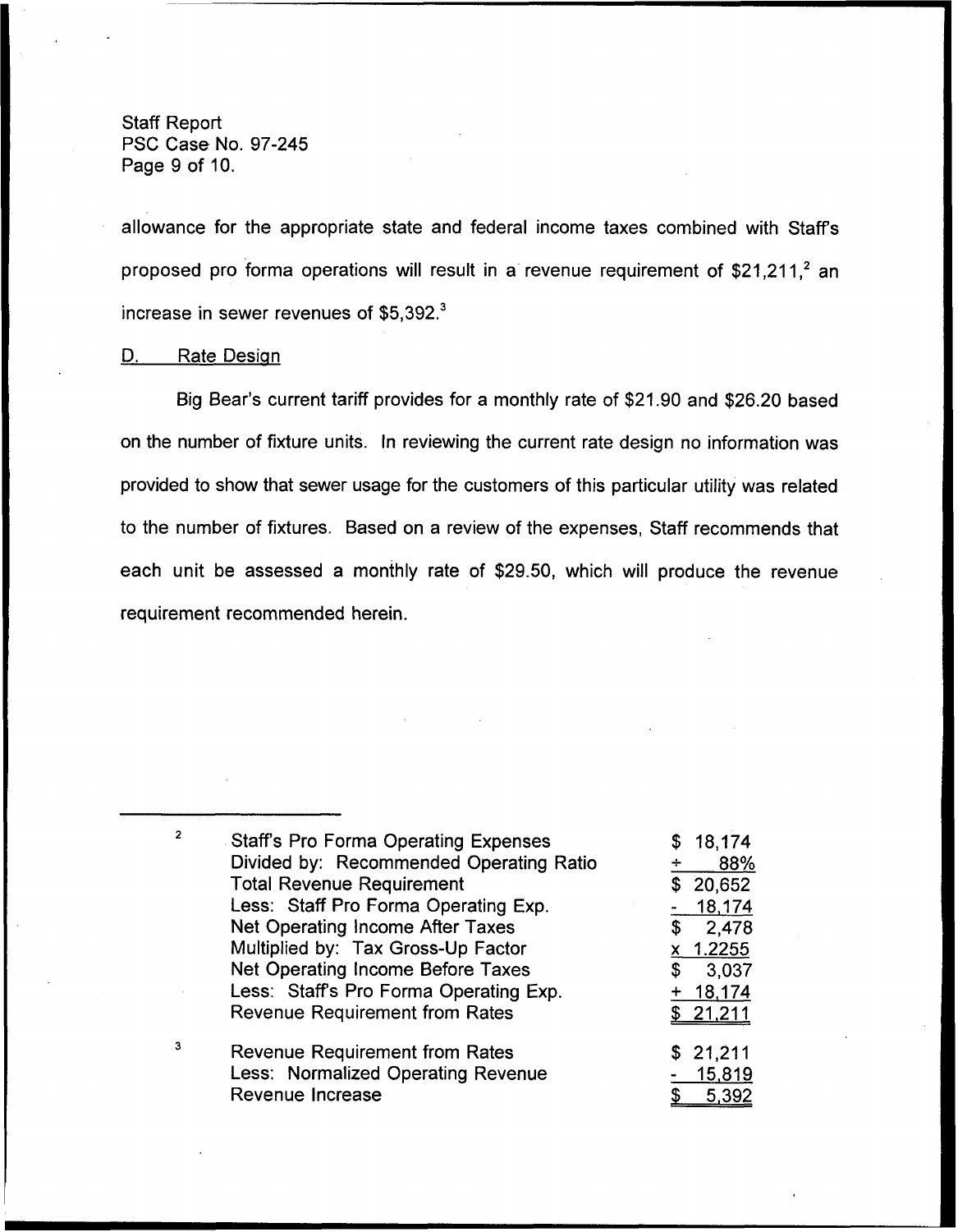Staff Report PSC Case No. 97-245 Page 10 of 10.

E. Signatures

 $C\bar{\sigma}$ 

Prepared by: Mark C. Frost Public Utility Financial Analyst, Chief Water and Sewer Revenue Requirements Branch Financial Analysis Division

Prepared/by: Carryn J. Lee Rates and Tariffs Manage Communications, Water and Sewer Rate Design Branch Financial Analysis Division